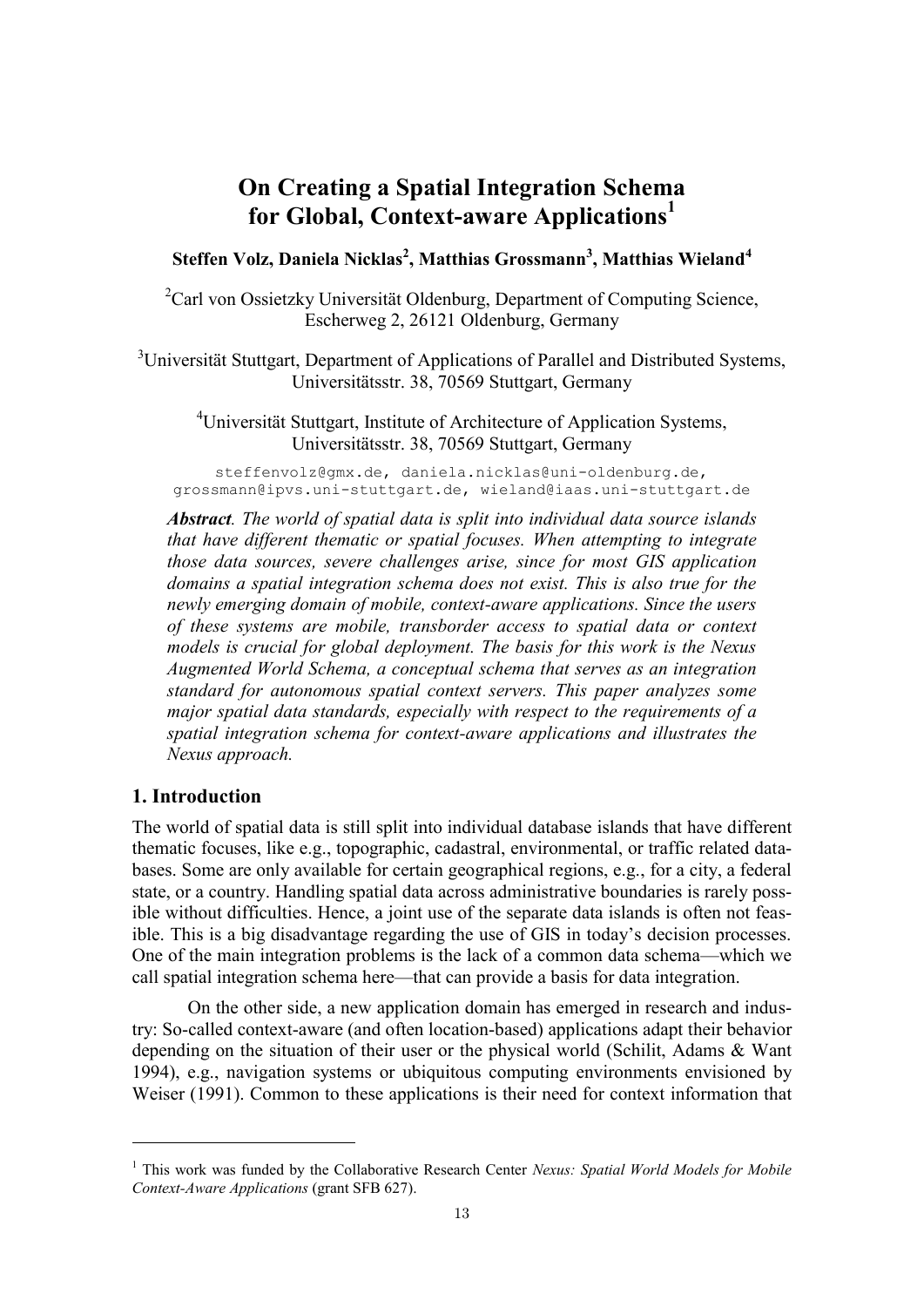can be used to derive the user's current situation. Depending on the application, such a context model contains various kinds of information. An analysis of different applications shows that their needs for data are overlapping. Common data types in context models are geographical context like digital map data, technical context like available devices or communication networks, information context like points of interest or documents relevant to the current place or situation, and dynamic context from sensors like mobile objects or weather data. By maintaining common context models and sharing them between applications we can significantly reduce the development and deployment effort of context-aware applications.

This paper is organized as follows: In Section 2, we illustrate the vision of a global, federated context model that can be achieved with a spatial integration schema. Section 3 covers related work. In Section 4, we analyze existing spatial data standards with respect to the criteria that were defined in Section 2.1. Finally, in Section 5, the Nexus Augmented World Schema (AWS), a conceptual spatial schema that solves the proposed problems is described.



**Figure 1. A global, federated context model**

## **2. The Vision of a Global and Federated Context Model**

The goal of the Nexus project is to support all kinds of context-aware applications through an open platform that efficiently manages large-scale context models. The platform is realized as a federation between so-called context servers that store local context models. This allows autonomous data providers keeping control of their context data. Using this platform we increase both the total amount of available information and the geographical scope. Figure 1 depicts the high-level architecture of a global context model. We assume that each context server has only data for a certain geographical region and of certain object types. Most of the data objects contain some spatial features.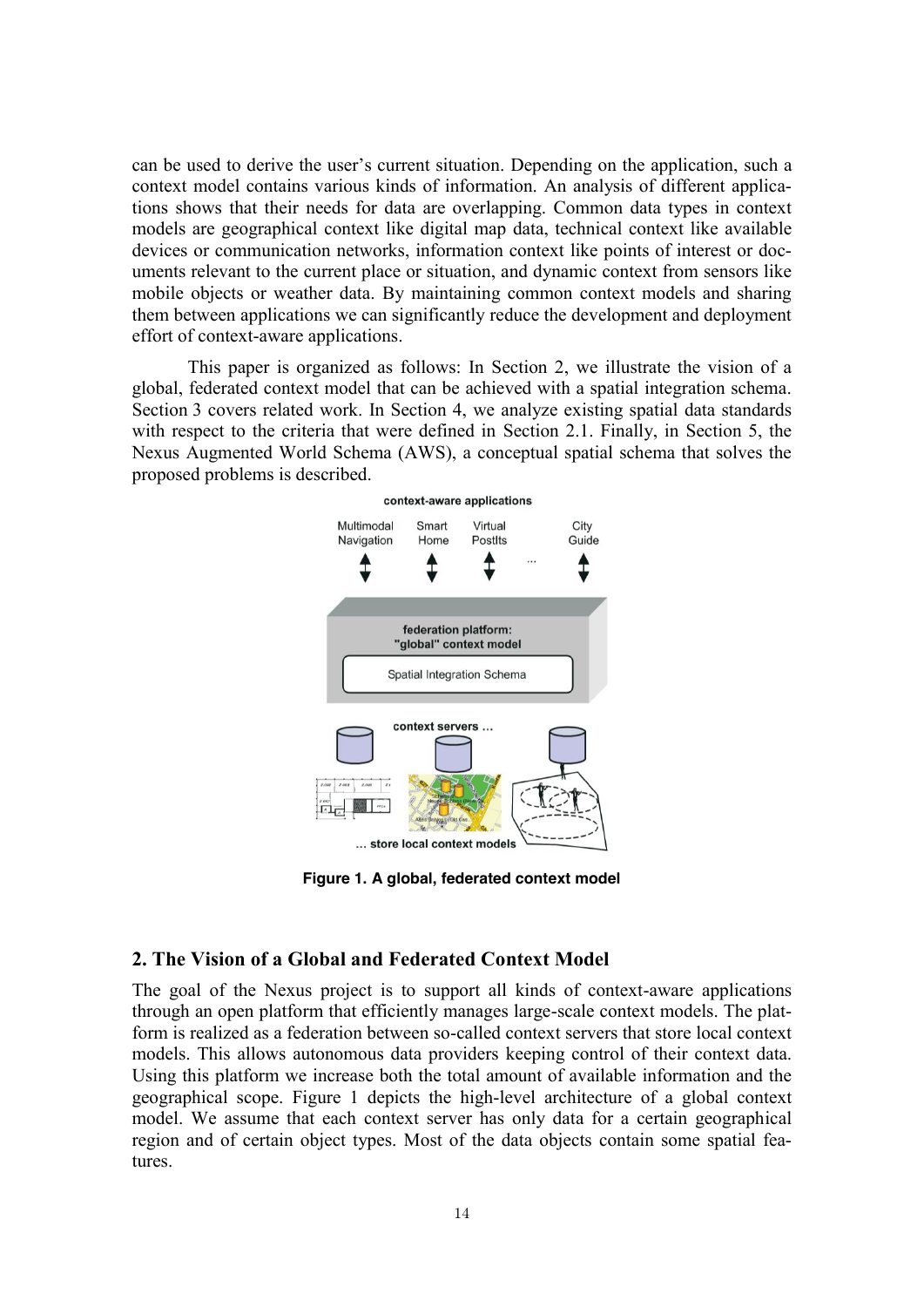To achieve this goal, we develop a federation platform that provides applications a single interface and an integrated view on the context data. One important problem that has to be solved is to find an integration schema that facilitates this task. The next section states important requirements or criteria that such an integration schema has to fulfill.

## **2.1. Criteria**

The criteria listed below have been selected as the most important indicators that allow an answer to the question of the suitability of an existing standard for the requirements of global and federated context models:

**Support for multiple representations:** In a system integrating a large number of independent data providers, it is unavoidable that their data models overlap both by geographical scope and content. The result of a query, e.g., a selection of buildings within a given area may contain different representations of the same real-world object. The data schema should be able to represent this fact, and the system should provide a way to handle multiple representations, e.g., by merging them to a single object when possible.

**Globally unique IDs and locators:** Objects need some kind of unique ID in order to be referenced by applications. If a system supports merging different data sets from arbitrary sources, IDs for new objects have to be generated in a way that their global uniqueness is assured. Additionally, a federated system should provide some way for an application knowing only the ID of an object to retrieve the object itself, i.e., to determine the object's data provider.

**Support for dynamic data:** Most location-based applications do not only need static data like roads or hotels, but also dynamic data of moving objects like people or vehicles. Additionally, applications may require dynamic data generated by sensors. Thus, such objects must be modeled appropriately within the data schema and the system must be able to support these objects.

**Defined schema semantics:** To do anything useful with the data received, applications must know the semantics of the data, i.e., an application receiving an object of type 'building' has to understand what the data provider means with 'building'. The most simple (and most efficient) way to achieve this is to use defined schema semantics.

**Schema extensibility:** It is obviously impossible to define a global schema that fulfills all requirements of present and future data providers. Thus, the system has to provide a means to extend the schema dynamically. Existing applications, which do not support the schema extension, should nevertheless be able to make use of the data belonging to the schema extension in some way.

**Conformity to OGC/ISO-TC211:** The Open Geospatial Consortium (OGC) and the ISO-TC211—which are meanwhile closely coupled—published standards for geodata schemas and exchange languages. While they may not be suitable for all applications, embedding parts of them in other systems where feasible may increase interoperability of those systems.

**Internationality:** Some of today's geodata schemas are specifically tailored to administrative structures of the country they were originally designed for. This is a major disadvantage for a system of global extent, as converting spatial data from other countries is very difficult and usually leads to some loss of information. Ideally, the system would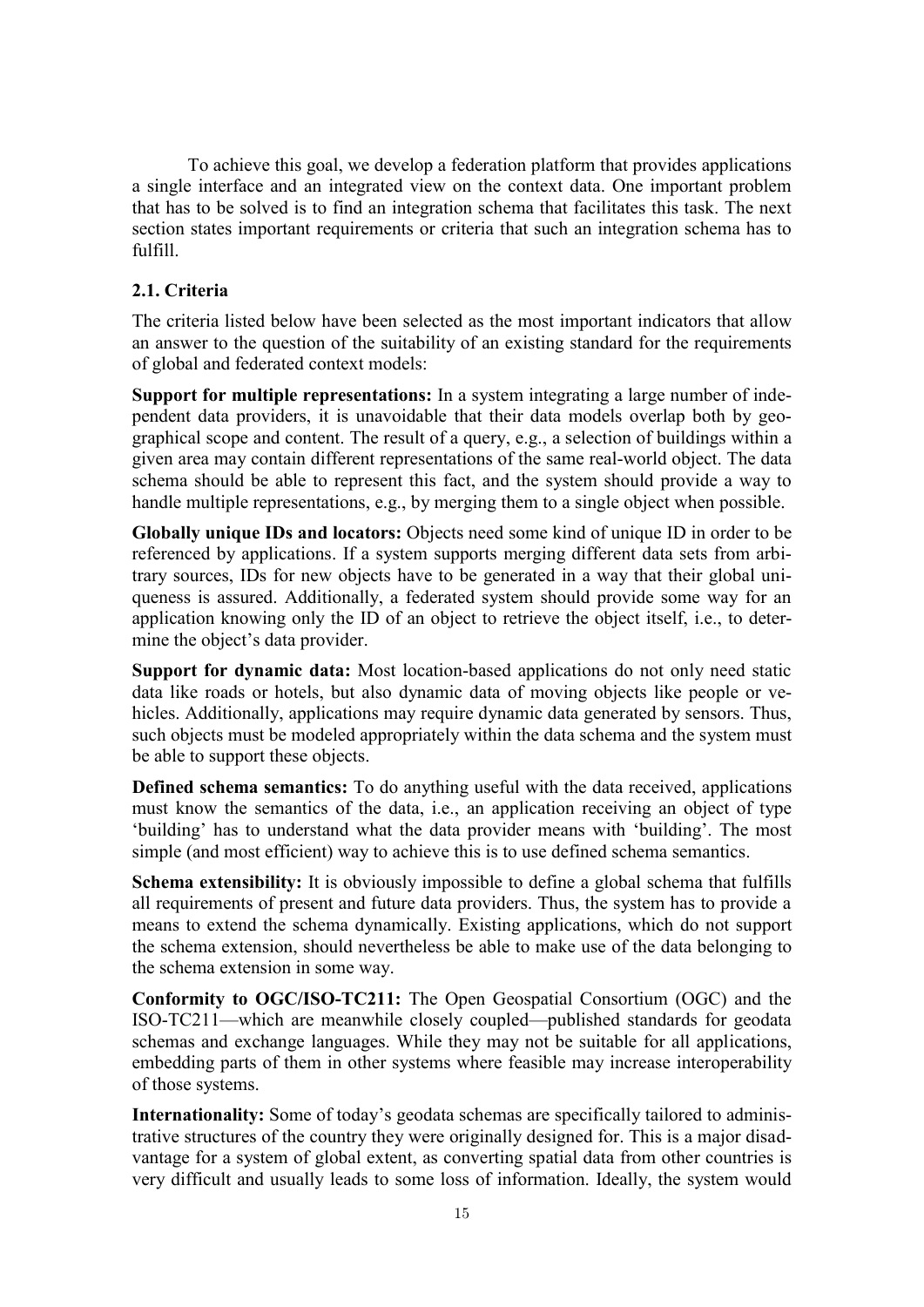provide a basic schema, which reflects the most important features for all countries and which allows some kind of extensibility to be able to represent more specific features.

**Supported types of application:** Some geodata schemas were designed with a specific application in mind. Using those schemas in different application domains is usually difficult or even impossible. Again, an ideal schema would provide the capability to model the basic aspects relevant to most applications while being extensible for more specific requirements.

**Representing history and prognosis:** Applications like traffic jam prognosis or a city guide integrating historic data require the data schema to be able to simultaneously represent the different states of an object at different times in order to deduce the evolution of an object. Additionally, also propositions of an objects' future behavior must be possible.

### **3. Related Work**

Information integration systems have been a research topic for many years. Today, commercial enterprise application integration (EAI) products like IBM's DB2 Information Integrator (Bruni 2003) as well as some research prototypes like TSIMMIS (Garcia-Molina et al. 1997) focus on integrating a previously known fixed set of data sources and on developing an integrated schema for these sources. The area of schema integration (Batini, Lenzerini & Navathe 1986) as well as software systems for this purpose, e.g., Clio (Miller et al. 2001), have a similarly restricted focus as they address the problem of transforming a fixed set of source schemas (and associated data) into an optimally calculated or predefined target schema. They lack the flexibility to handle dynamically changing sets of data providers and they do not aim at semantically integrating the data of different providers. EAI and schema integration software can be used locally to transform the data of a provider into a common domain schema compliant representation. Additionally, none of these approaches takes the special characteristics of spatial data into account.

In the field of GIS, approaches to overcome semantic heterogeneities between different application domains or user communities, respectively, have been made using ontologies or semantic mappers (translators). For example, Fonseca, Egenhofer, Agouris & Câmara (2002) presented an architecture for Ontology-Driven GIS (ODGIS) where objects can be extracted from geospatial databases according to ontological criteria like roles, functions or constituting parts which are stored for each object type. Bishr, Pundt & Rüther (1999) proposed a method that uses domain-specific interfaces in order to map spatial data from one community's ontology (e.g., topography-centered) to the ontology of another one (e.g., transportation-centered). Cruz, Rajendran, Sunna & Wiegand (2002) also used an ontology-based approach in their system. Queries are posed against a global schema (the ontology) and are rewritten by the query processor with the aid of expert-provided agreement files, which describe the mapping between the global and the local schema. A specific problem of information integration – the problem of multiple representation databases – was discussed by Balley, Parent  $\&$ Spaccapietra (2004). The authors present the situation in France where they have three coexisting spatial databases containing the same real world objects. It is shown how these multiple representations can be modeled in a global geospatial data schema that allows global querying and ensures global consistency. None of the approaches in the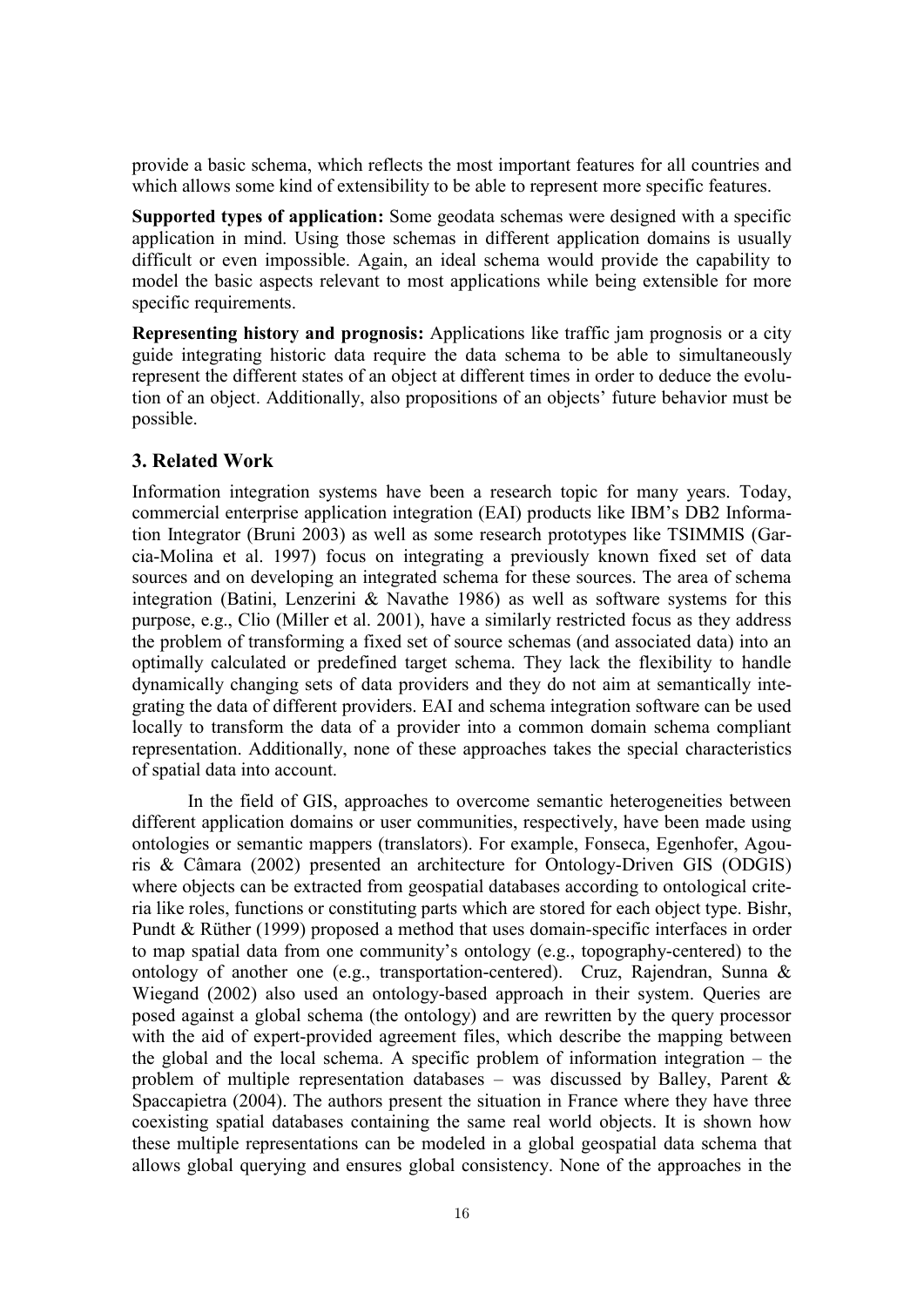GIS domain has up to now been dealing with integration issues for global, contextaware applications. The modeling of different types of context and the federation of context models have not been tackled as well.

The GIS mediation system proposed by Boucelma, Essid & Lacroix (2002) integrates data coming from a set of Web Feature Servers (WFS). The WFSs can use different local schemas; the mediation system uses a global-as-view approach to integrate the schemas. While this approach simplifies rewriting the queries for the WFS by the mediation systems, it partly exposes the schema heterogeneity to the applications. Adding new WFSs usually require changes of the global schema, which limits the scalability of this approach with respect to the number of data sources.

Finally, a number of integration frameworks for context-aware applications have been developed over the last years. Barretto & da Silva (2004) give a good overview of these approaches and proposes an own approach. This work focuses on system integration in ubiquitous computing. In contrast, we focus in this contribution on the data modeling and data integration, particularly for spatial data models.

#### **4. Existing Spatial Data Standards**

Spatial data standards have been defined by different institutions all over the world either from different application perspectives or as a general fundament for different kinds of applications. Basically, they can be divided into international standards specified by global standardization organizations and national standards defined by individual countries for their specific purposes. Both types of standards shall be considered in the following sections.

In the last decade, efforts have been made by the Open Geospatial Consortium (OGC) and the International Standards Organization (ISO) in close collaboration to achieve interoperable GIS on an international level. Up to now, mainly technical interoperability issues were taken into account and as one of the main results the Geography Markup Language (GML) was developed (Portele 2007). However, semantic interoperability is a topic that has not been addressed sufficiently by standardization organizations although its importance has been recognized. The OGC has also started an initiative called OpenLS (Open Location Services) that mainly specifies services useful for location-based applications but does not provide a detailed model of the world.

Another spatial data standard of international relevance which was originally invented by the industry and meanwhile has become an ISO standard as well is the Geographic Data Files Format (GDF) (ISO 14825:2004). It was developed for the purpose of car navigation systems.

There are also country-specific standards which are driven by national organizations like the Federal Geographic Data Committee (FDGC) in the United States or the Spatial Information Council for New Zealand and Australia (ANZLIC). They are aiming at the development of geospatial data infrastructures. In Germany, the Working Committee of the Surveying Authorities of the States of the Federal Republic of Germany (AdV) has established national standards, namely ATKIS (Authoritative Topographic Cartographic Information System) and ALK (Automatic real estate map). ATKIS and ALK are being transformed into a universal data schema for all kinds of authoritative surveying data of Germany, called the AFIS-ALKIS-ATKIS reference model (AFIS: reference point information system, ALKIS: Authoritative real estate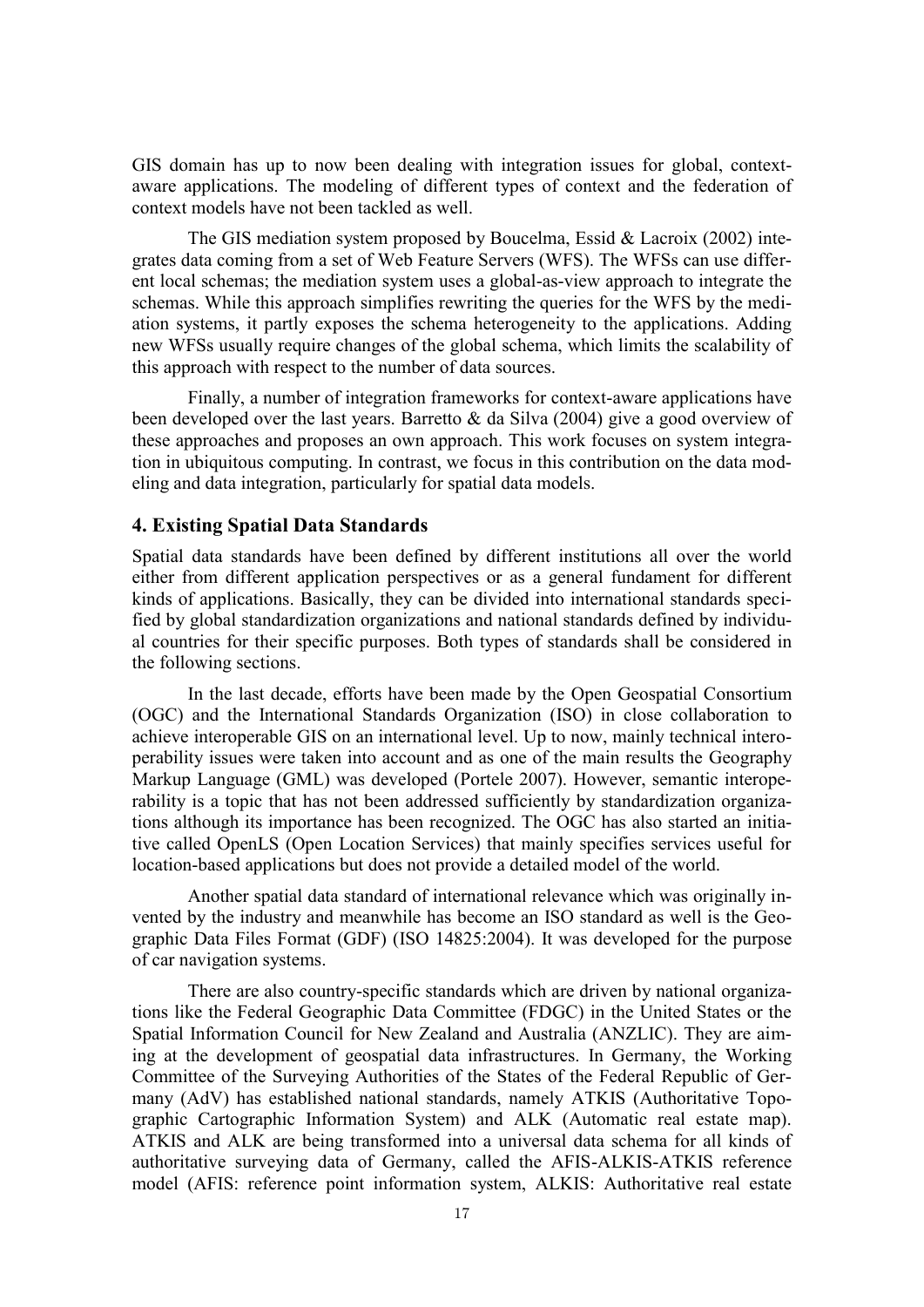information system) by which the object definitions within the separate schemas of ALK an ATKIS are harmonized (Working Committee of the Surveying Authorities of the States of the Federal Republic of Germany 2008). Another standard called CityGML is just evolving in Germany. It has been initiated by the Special Interest Group 3D of the spatial data infrastructure project of North Rhine-Westphalia and defines an application schema based on GML to represent 3D city models at different levels of detail (Kolbe, Gröger & Plümer 2005).

#### **4.1. Evaluation of Existing Standards**

In this section we discuss to which degree the available standards meet the needs of a spatial integration schema for context-aware applications. This kind of evaluation is sometimes ambiguous and difficult to do. Thus we set up 4 categories to express tendencies for the suitability of a standard for the respective task/requirement: Impossible/ not supported: – ; partially (but not entirely) possible/supported: (–); possible/supported using work-arounds: (+); possible/supported: +.

The results of the evaluation are presented in Table 1. The last column of Table 1 contains the evaluation of the Augmented World Schema (AWS) which is discussed in Section 5.

**Multiple representations / geometries.** Typically, no existing standard can express that two data objects in different data sets represent the same real world entity. Hence, multiple representations cannot be described by existing standards at all, and they always exist separately, without knowledge of each other. However, at least in ATKIS and AAA, an object of the real world can be represented by different geometries, e.g., a place can either be defined as a point or as an area. Also in CityGML, due to its level of detail approach, an object can be represented by different geometries, e.g., only as a cuboid or as a detailed 3D object with roofs etc. On the other hand, GDF data are only captured in approximately the same scale and its objects cannot contain multiple geometries.

**Globally unique ID.** AAA, ATKIS and GDF are aiming at system-wide unique IDs whereas ALK and CityGML do not provide mechanisms supporting this feature. None of the schemas offers locators, i.e., a concept by which an object can be found within a distributed system when the identification of the object is known.

**Support for dynamic data.** GDF, as well as all the other presented standards, does not contain structures for dynamic or mobile objects and temporal relations, i.e., cars, pedestrians, etc. and chronologies expressing what happened before, during or after a certain event cannot be represented in schemas of existing standards.

**Defined schema semantics.** Except ALK, which does not have a strong semantic description behind it, all of the presented standards do have a fixed schema thoroughly defining the properties of the comprised objects.

**Schema extensibility**: Currently, only CityGML supports application specific extensions due to its GML origin. All other spatial data schemas do not foresee to extend the existing classes. E.g., introducing mobile objects or footpaths within GDF, ALK or ATKIS would result in non-standard specific extensions which could not be used by other applications. Instead, such changes of the original data schema would only be realizable by tedious standardization processes.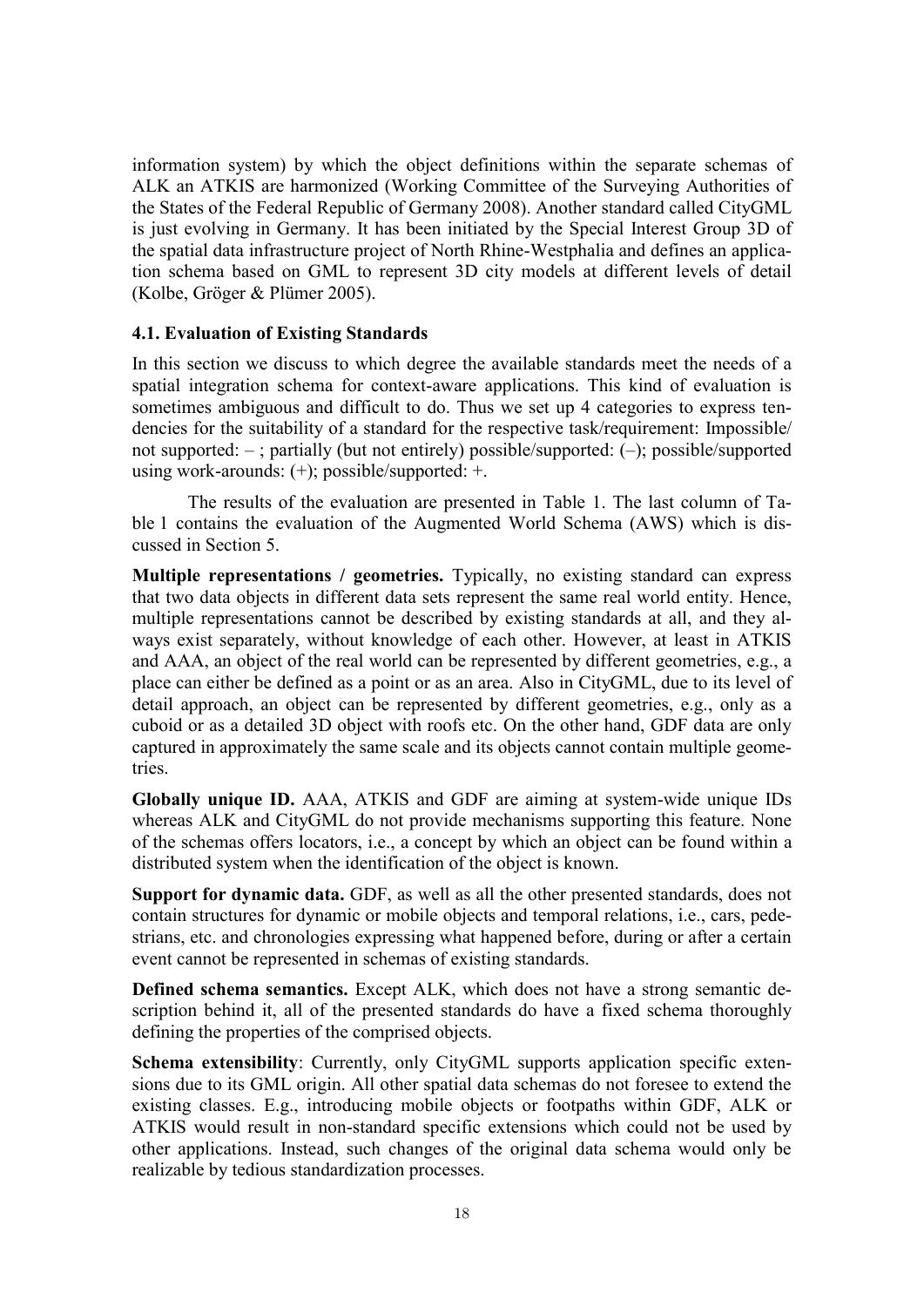| <b>Requirements/Standards</b>      | <b>ATKIS</b> | ALK. | <b>GDF</b>               | AAA               | CityGML  | AWS             |
|------------------------------------|--------------|------|--------------------------|-------------------|----------|-----------------|
| <b>Multiple representations</b>    |              |      |                          |                   |          | $^{\circ}$      |
| <b>Multiple geometries</b>         | $(+)$        |      |                          | (+)               | $^{+}$   | $^+$            |
| <b>Globally unique IDs</b>         | $(+)$        |      | $^{(+)}$                 | $(+)$             |          | $^+$            |
| Support for dynamic data           |              |      | $\overline{\phantom{m}}$ |                   |          | $^+$            |
| Defined schema semantics           | $^{+}$       | $-1$ | $^{+}$                   | $^{+}$            | $^{+}$   | $^{+}$          |
| Schema extensibility               |              |      |                          |                   | $^{(+)}$ | $^+$            |
| Supported types of applications    | $(+)$        |      | $-$                      | $(+)$             |          | $(+)$           |
| <b>Conformity to OGC/ISO-TC211</b> |              |      |                          | $^{(+)}$          | $^{+}$   |                 |
| Internationality                   |              |      | $^{(+)}$                 | $\qquad \qquad -$ | $^{(+)}$ | $^{\mathrm{+}}$ |
| <b>History and prognosis</b>       |              |      | $\overline{\phantom{m}}$ | Ή                 |          |                 |

**Table 1. Evaluation of existing spatial data standards**

**Supported types of application.** Adapting existing standards to multiple applications is hardly achievable. With respect to the requirements of global context models for context-aware applications (e.g., for performing intermodal navigation where a user can traverse multiple networks like roads as well as public transportation lines and pedestrian paths), GDF is too much restricted to road data and does—at the current stage not contain essential object classes, at least not in necessary detail. The same is true for ALK, ATKIS, AAA and CityGML. Although ATKIS and AAA show more comprehensive conceptual schemas that were developed as a basic schema for the representation of topographic objects being able to support diverse applications, they are still lacking some object classes necessary for context-aware services like sensors. Furthermore, for one important context aware application—navigation—ATKIS and AAA data are not suitable: Information about how roads can be traversed or about driving limitations (forbidden maneuvers) is missing.

**Conformity to OGC/ISO-TC211.** The central standardization organizations for spatial data are OGC and ISO-TC211. Up to now, semantic interoperability has not been tackled sufficiently by OGC/ISO, but at least important technical obstacles have been overcome that should be adopted by the GIS community. Since ATKIS and ALK are standards which were developed at the beginning of the 80s, they of course do not consider international standardization issues. However, the AAA model uses only OGC or ISO definitions to represent the geometries of its objects and GML to exchange the data. GDF, although heading towards X-GDF where things are planned to be changed (e.g., it is intended to extend the schema to be able to perform pedestrian navigation and to represent 3D city models or to adjust the schema to OGC/ISO standards) (van Essen & Hiestermann 2005), currently does not adhere to OGC/ISO-TC211 guidelines.

**Internationality.** Since ALK, ATKIS and AAA are restricted to Germany, they can only be regarded as national standards without global relevance. In contrary, GDF includes internationalization issues, e.g., different address formats for different countries. CityGML also defines rather general object structures which can be used all over the world for the modeling of urban areas.

**History and prognosis.** Different temporal states of objects can only be expressed appropriately by the AAA reference model as it proposes a versioning concept which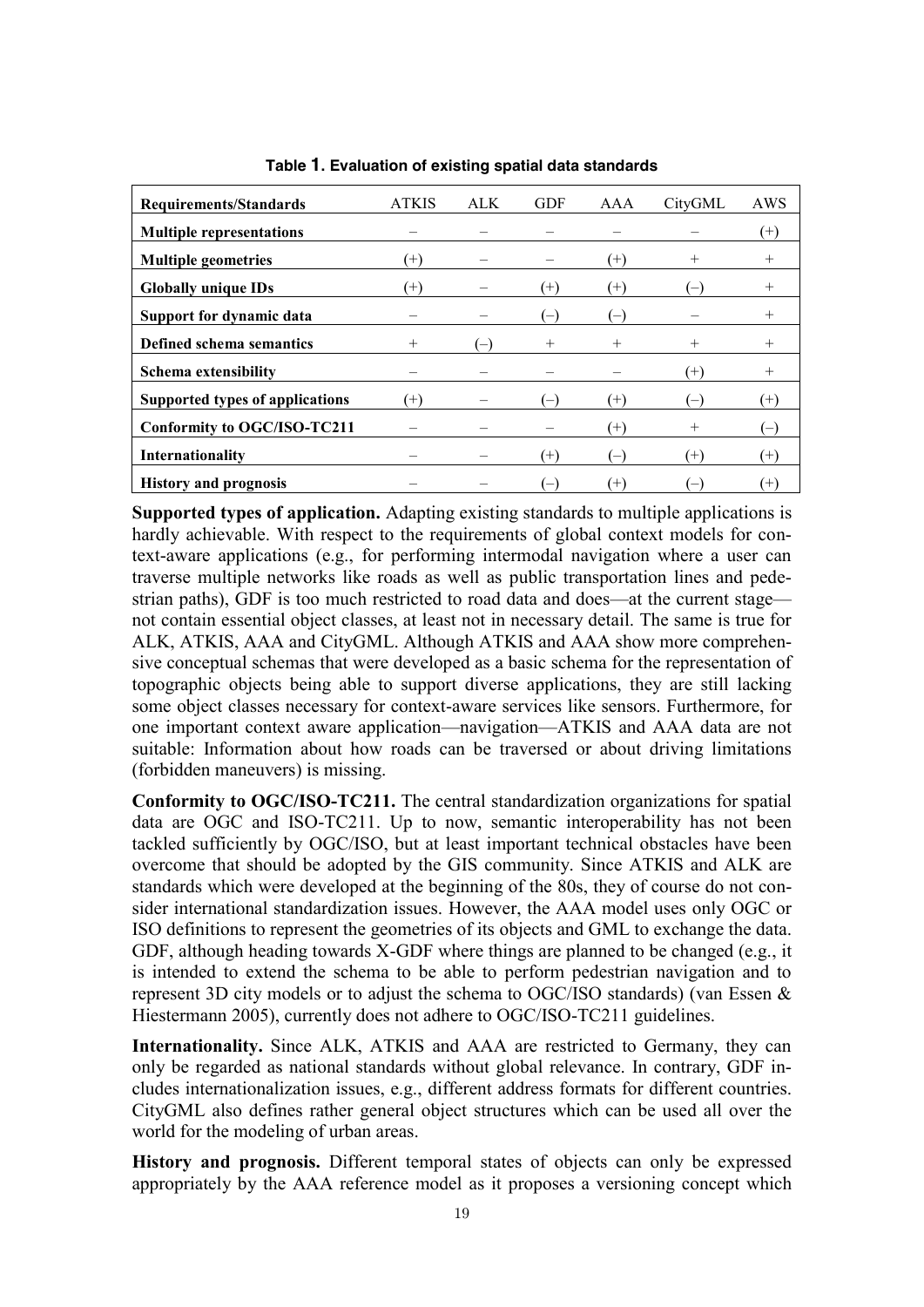allows storing different versions of an object within an object container and so object histories can be reconstructed. GDF allows time-dependent attributes of objects. CityGML does not support different temporal representations besides those that can already be handled by GML. ATKIS and ALK are completely neglecting this issue. None of the schemas presents features to describe future states of an object derived by simulation or prognosis algorithms.

As a result of the evaluation, we found that no existing spatial data standard can be used to realize global and federated context models without facing significant drawbacks. Hence, we set up an integration scheme that optimally supports the domain of context-aware applications in such an environment: the Augmented World Schema.

#### **5. Our Solution – The Augmented World Schema**

The Augmented World Schema (AWS) is an object-oriented, common data schema used by context servers, the Nexus federation and context-aware applications to exchange and process data (Nicklas & Mitschang 2004). A fixed set of classes (the Standard Class Schema (SCS)) comprises those classes we consider basic for most context aware applications. Figure 2 shows an excerpt of the SCS on the left.

Object classes of the AWS are modeled in a class hierarchy. All spatial objects inherit from the basic object class SpatialObject which ensures that every AWS object has a unique identifier (the NOL, see below) and a geographic position. Additionally, every AWS object has a special attribute called type, which contains the name of the object class. With that, the object class can be queried like any other attribute of the object. The AWS offers some flexibility that extends the standard object-oriented approach: Many attributes are marked as optional, i.e., providers may choose to supply those attributes or not, but if they are supplied, their name and semantics are defined. The middleware expects that every application is able to handle SCS objects.



**Figure 2. Standard Class Schema and an Extended Class Schema**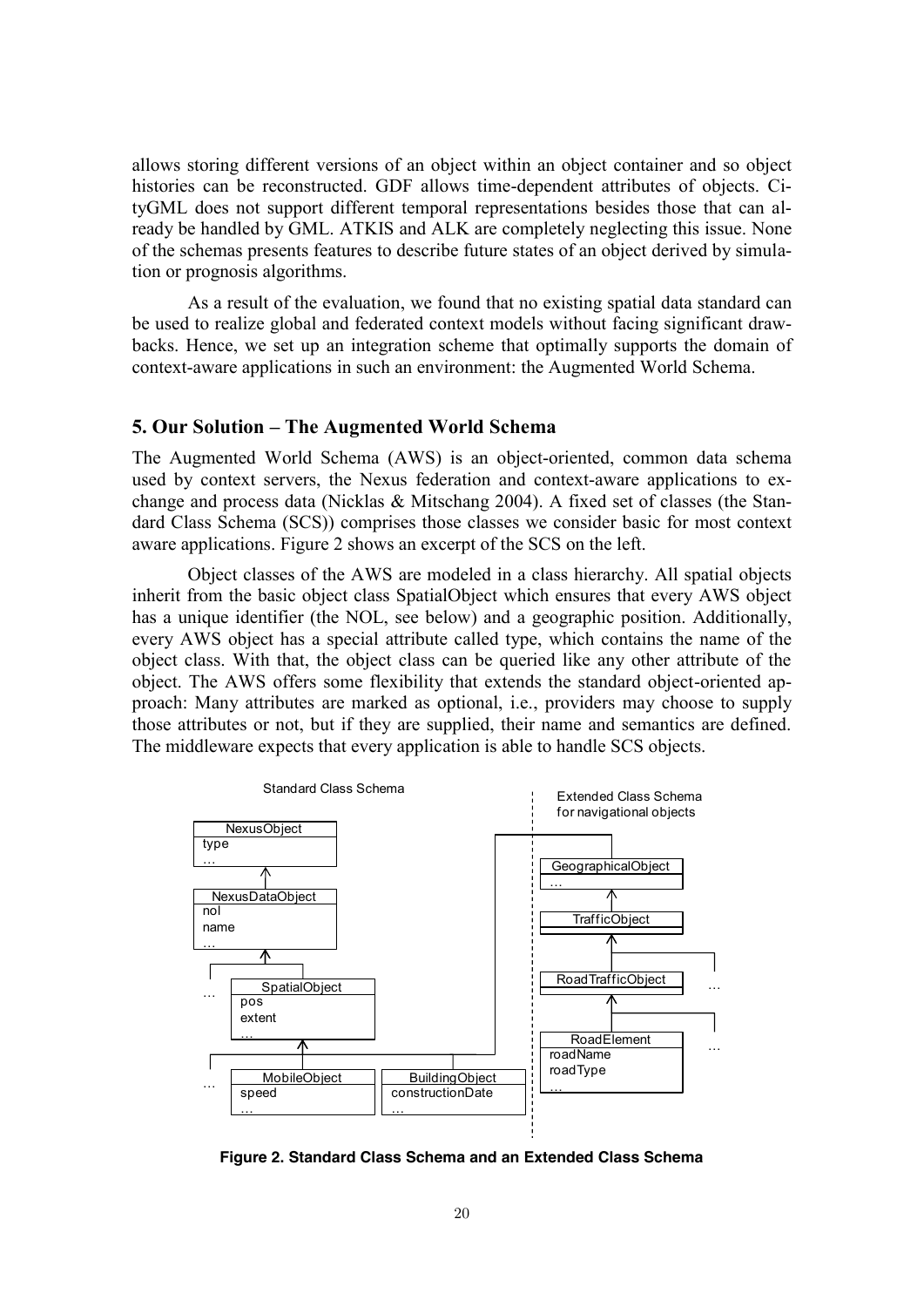The data of the AWS (i.e., the Augmented World Model) is not materialized at the federation tier but is distributed across the data providers. For this, we use the concept of Augmented Areas (AA) which corresponds to a certain geographical region and is associated with the SCS and optionally with one or more extended class schemas. The regions of different AAs may overlap each other.

#### **5.1. Realization of Requirements**

In the following, it is depicted how the criteria that have been set up in Section 2.1 as the basic requirements for a spatial integration schema are realized by the AWS:

**Multiple representations.** Since Augmented Areas can be overlapping both in space and in content, the AWS has to allow multi-represented objects. By means of explicit relations called MultiRepresentational Relations (or MRep Relations in short), multiple representations can be linked and made aware of each other (Volz & Walter 2004). As MRep Relations refer to a spatial location that can be derived from the geometries of the related objects, they can be spatially indexed and stored on regular, spatially-enabled context servers within Nexus. The concept of MRep Relations enables integration processes carried out by the federation component. This shall be illustrated by means of an example: If a client query requests street data for a certain geographical region and this request cannot be satisfied by one single Augmented Area alone, integration mechanisms are triggered on the federation level. This involves two steps: First, the street data of the two Augmented Areas plus the MRep Relations for those objects in the overlapping area which are multiply represented have to be loaded from the appropriate context servers. Secondly, the federation can merge the multiple representations into combined objects by exploiting MRep Relations (Volz & Bofinger, 2002). First approaches have been implemented here which geometrically adjust the data based on rubber-sheeting techniques and produce an average geometry from the two source geometries based on a triangulation. The result of a merge operation can be an object that has multiple types and multiple instances of the same attribute.

**Globally unique ID.** Each object in the Augmented World model has an attribute called Nexus Object Locator (NOL), which can be used both for identifying an object and finding the server where the object is stored. The NOL consists of three main parts: the object ID, the Augmented Area ID (both are globally unique) and a service description containing information on the service hosting the object (e.g., a web service). If two objects have the same object ID, they are considered to be representations of the same real-world entity (like having a MRep relation). This can be used to deliberately distribute different aspects of one object to different context servers, e.g., to optimize the management of the dynamic and the static parts of a mobile object (Grossmann, Bauer, Hönle, Käppeler & Nicklas 2005). Also, a data provider that wants to offer additional information to a given data set of another provider can use the object IDs of that provider for its own data objects (e.g., to add sightseeing information to given map data).

**Support for dynamic data.** The AWS contains static, dynamic, and mobile data objects. For the modeling, there is no difference between static and dynamic data: Both can be modeled as attribute values of AWS objects. However, a meta data concept (Hönle et al. 2005) allows representing additional information for a certain datum. This is especially designed for handling dynamic data, where meta data like time stamps,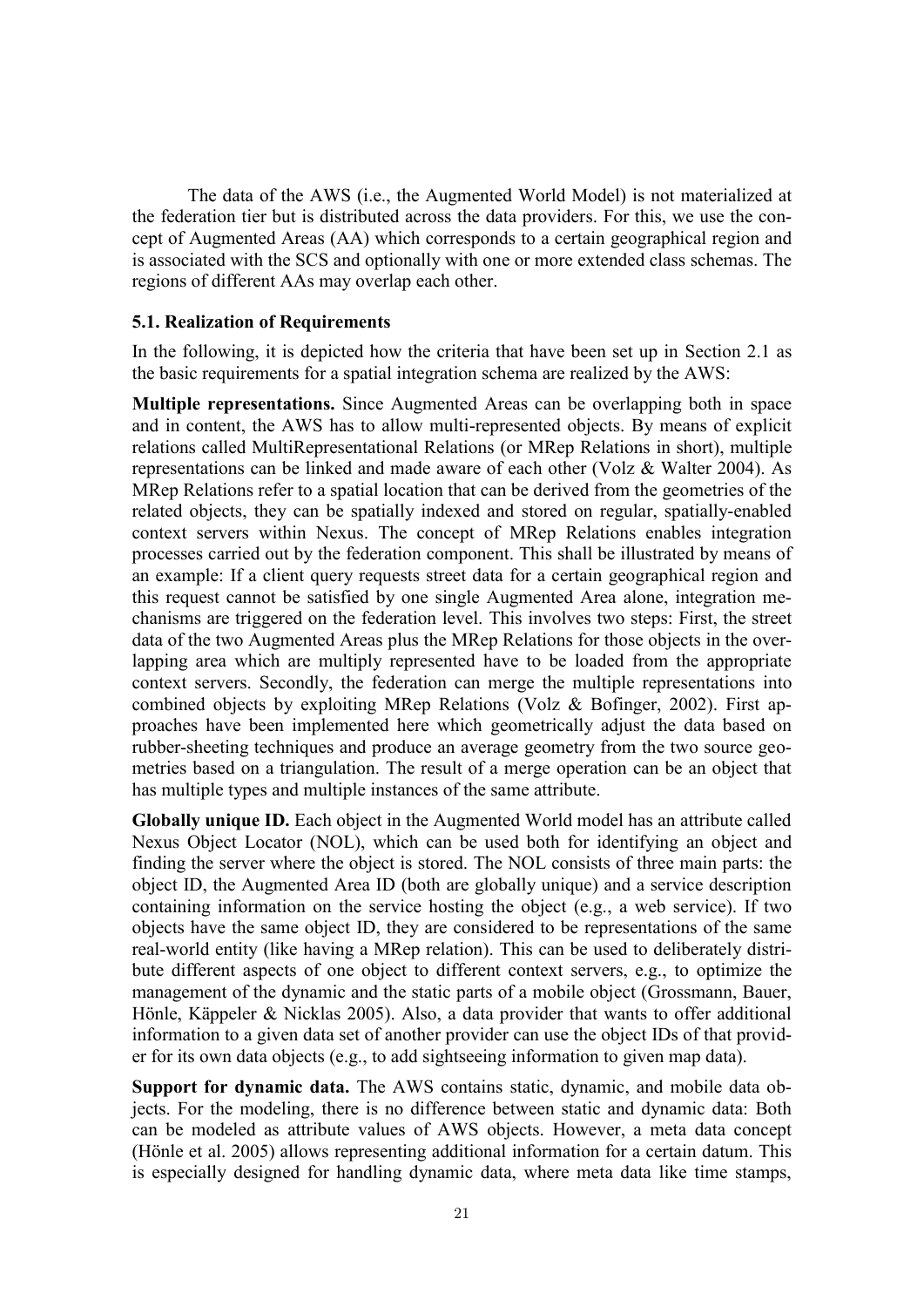accuracy, update rate etc. are needed by applications. Mobile objects often change the data value of their spatial attributes (i.e., position), which is one of main selection criteria for data objects in that application domain. This afflicts both the data management and the applications. Therefore, the AWS models mobile objects in an own hierarchy (i.e., all mobile objects inherit from the class 'MobileObject').

**Common schema semantics.** This aspect is covered by class schemas. The identification of required object classes for the AWS has been based on a use case analysis for context-aware applications on the one hand and on the other hand on an analysis of existing (external) conceptual schemas. For these external schemas, we developed matching techniques in order to identify semantically corresponding object classes amongst them (Volz 2005) and applied mechanisms to integrate these object classes into the global schema. For example, in the case of existing conceptual schemas for street data, we established very basic object classes in the AWS like JunctionElement, RoadElement, DirectedRoad, etc. and neglected the complex data structures available in existing schemas for street data. Thus, we were able to develop mapping functions in order to transfer street data from existing databases into object classes provided by the AWS, i.e., the context servers of Nexus can easily be enriched by existing geospatial data applying these mapping functions.

**Schema extensibility.** By means of Extended Class Schemas, additional types can be introduced in the AWS, as shown in Figure 2 (on the right). If multiple applications share this knowledge, they have again a common schema semantic. The SCS may be extended by so called Extended Class Schemas (ECS). The object types of the ECS can inherit from any type in the SCS. ECSs may be defined anytime by any provider, so they are not necessarily known to all applications or to the middleware. We address this problem by two different approaches: First, applications specify with each query the ECS they know about. If the result of the query contains an object whose type belongs to a different ECS, it gets cast into the closest class of the SCS. And secondly, the middleware is able to extract information from structures it does not know completely.

**Supported types of applications.** The AWS is designed to support all kinds of contextaware applications, with an emphasis on location-awareness. However, most of the classes define objects of the real world with rather common attributes. Hence, data from the AWS can be used for other application domains needing spatial data.

**Conformity to OGC/ISO-TC211.** For several reasons, AWS is no GML Application Schema—we found that some of the concepts of a feature did not match the requirements of the AWS, especially with regard to multiple representations. However, for representing spatial and temporal data types, we use GML schemas.

**Internationality.** Since Nexus is designed as a global spatial information platform, we strived for an international design. However, we are aware that different cultures do have different views on the world. Therefore, the modeling of the AWS fits best in the western world.

**History and prognosis.** By means of the already mentioned meta data, timestamps and other temporal information can be added to the data objects and attribute values. The query language also provides temporal predicates to use this information to select and restrict result sets which already allows querying past states of the Augmented World Model. In the future, we plan to use data warehouse and data mining techniques to exploit this information for prognoses, e.g., in traffic analyses.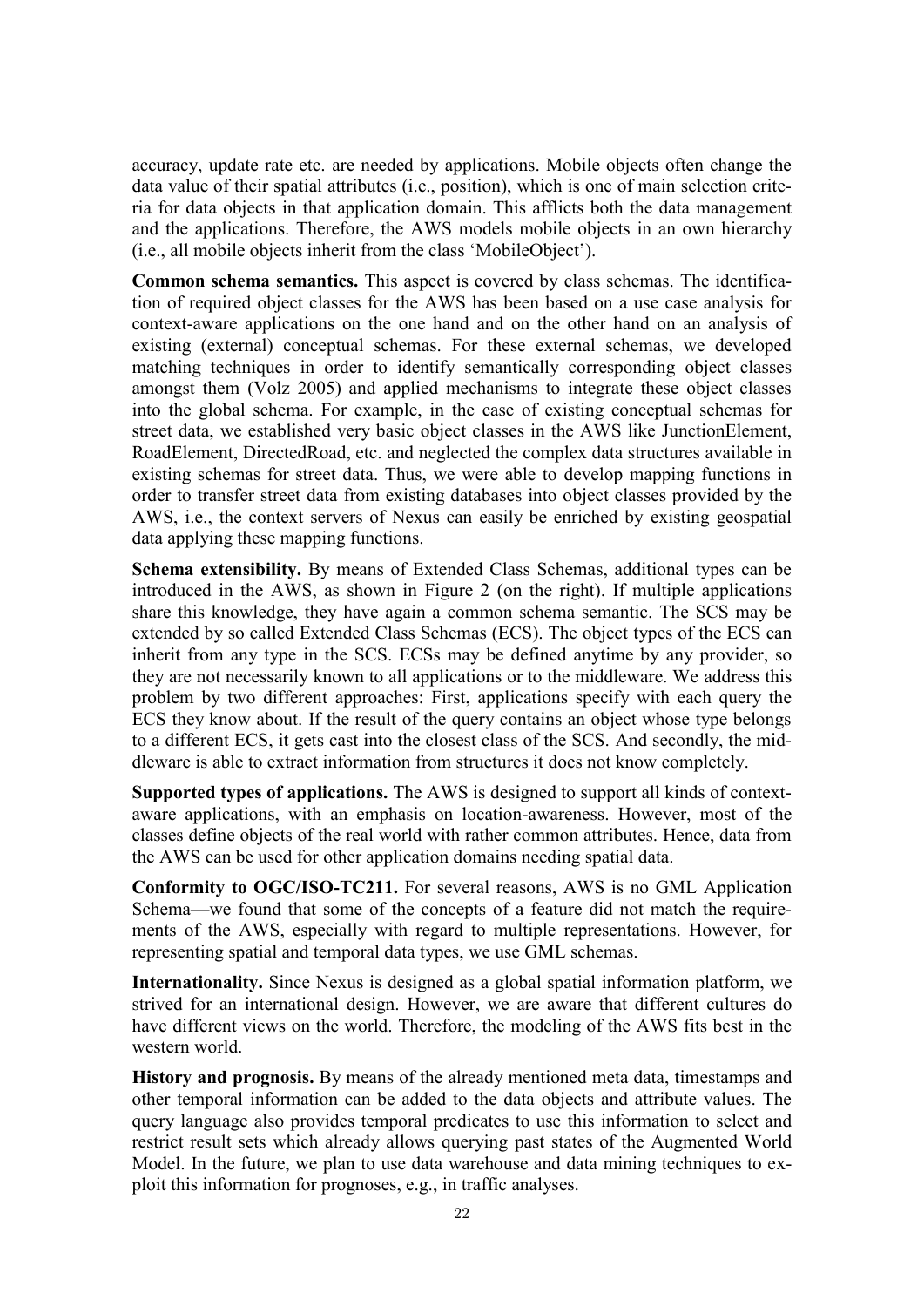#### **5.2. System Support**

For supporting context-aware applications, developing a data schema only is not sufficient, a system for maintaining the data is also necessary. In large-scale scenarios, simple approaches like storing all the data on a single web server are not feasible. Instead, a distributed infrastructure is necessary, which on the one hand allows disseminating the data across many different servers and on the other hand provides a homogenous, integrated view of the data to the applications. The Nexus system (Nicklas et al. 2001) provides a proof-of-concept implementation fulfilling the requirements proposed in Section 2.1 using a three-tier architecture.

#### **6. Conclusion**

In order to realize the federation of context models in distributed environments with heterogeneous sources, a spatial integration schema has to exist. In this paper, we defined the basic requirements that such a schema has to conform to. Since context models are mainly organized in a spatial manner, we investigated existing spatial data standards and matched them against the defined requirements. We found out that—although we analyzed different types of standards—none of them was optimal since they were all designed from different viewpoints and were targeted to accomplish other tasks. As a consequence, we set up an own schema definition which conforms to existing standards as far as possible but on the other hand provides necessary extensions to support federated context models.

#### **References**

- Balley, S., Parent, C. & Spaccapietra, S. (2004). Modelling geographic data with multiple representations. *Intl. Journal of Geographic Information Systems 18*(4), *pp. 327-352*
- Batini, C., Lenzerini, M. & Navathe, S.B. (1986). A Comparative Analysis of Methodologies for Database Schema Integration. *ACM Computing Surveys, 18*(4)
- Barretto, S., & da Silva, M.M. (2004). Using Integration Frameworks for Developing Context-Aware Applications. *Proc. of the 2nd European Symposium on Ambient Intelligence (EUSAI), LNCS 3295, Springer-Verlag, pp. 100-111*
- Bishr, Y.A., Pundt, H. & Rüther, C. (1999). Proceeding on the road of semantic interoperability—Design of a semantic mapper based on a case study from transportation. *Proc. of the 2nd Intl. Conference on Interoperating Geographic Information Systems, Zurich, LNCS 1580, Springer-Verlag, pp. 203-215*
- Boucelma, O., Essid, M. & Lacroix, Z. (2002). A WFS-based mediation system for GIS interoperability. *Proc.* of the 10<sup>th</sup> ACM Intl. Symposium on Advances in Geographic *Information Systems, ACM, pp. 23-28*
- Bruni, P. (2003). Data federation with IBM DB2 Information Integrator V8.1*. IBM, International Technical Support Organization*
- Cruz, I., Rajendran, A., Sunna, W. & Wiegand, N. (2002). Handling semantic heterogeneities using declarative agreements. *Proc. of the 10<sup>th</sup> ACM Intl. Symposium on Advances in Geographic Information Systems, ACM, pp. 168-174*